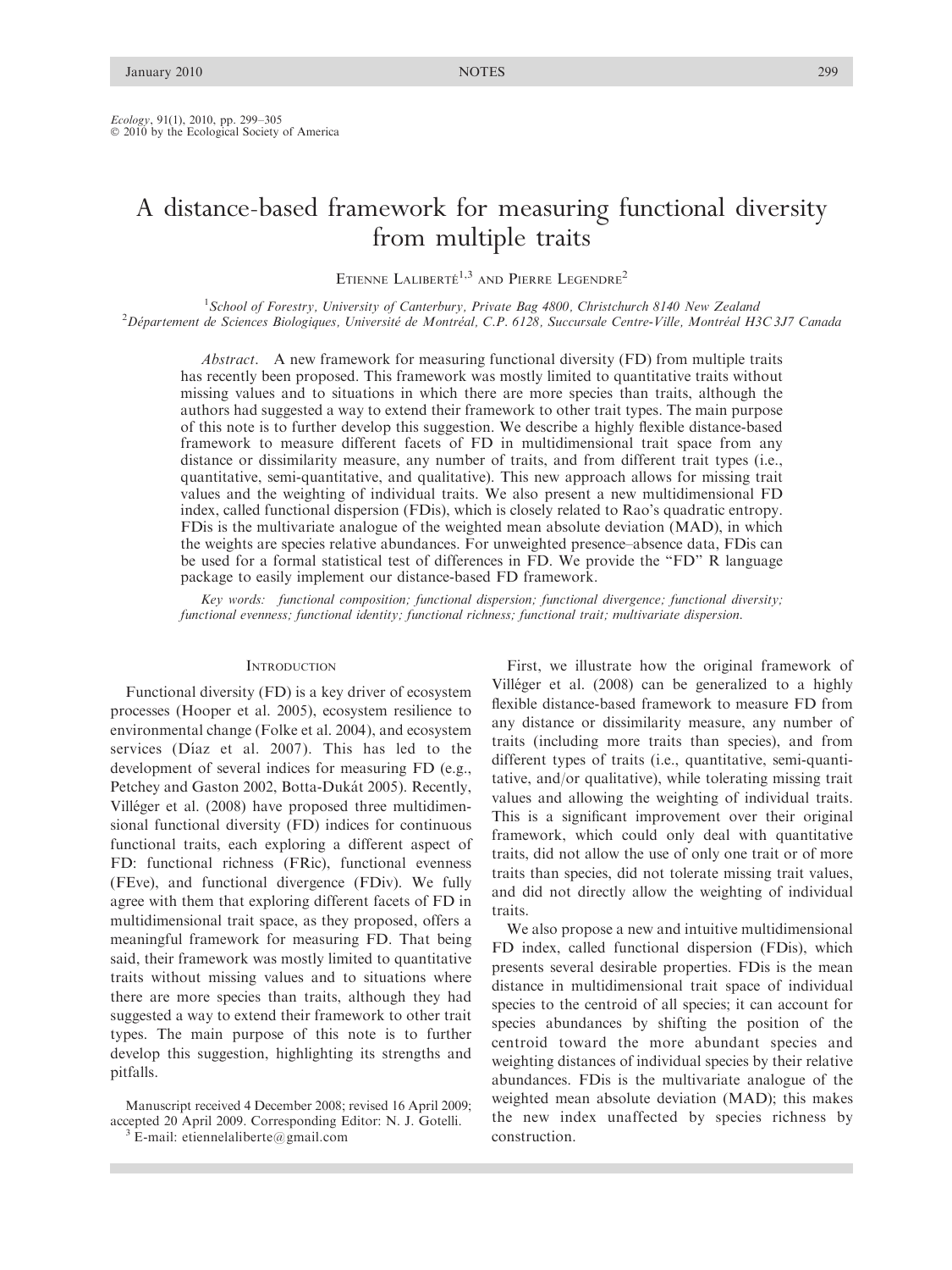In order for our distance-based FD framework to be easily implemented, we have developed the ''FD'' R language package (*available online*)<sup>4</sup> for computing the FRic, FEve, and FDiv indices of Villéger et al. (2008) and our own FDis index under this framework, as well as three other FD indices: the community-level weighted means of trait values (CWM; Lavorel et al. 2008), Rao's quadratic entropy (Rao 1982, Botta-Dukát 2005), and functional group richness (FGR) based on a posteriori functional classifications (Petchey and Gaston 2006). The flexibility of our distance-based FD framework and its easy implementation in the ''FD'' package should greatly facilitate the measurement of FD for a wide range of ecological applications.

# GENERALIZATION TO A FLEXIBLE DISTANCE-BASED FUNCTIONAL DIVERSITY (FD) FRAMEWORK

Villéger et al. (2008) suggested that ordination should be used when there are more traits than species (a situation that cannot be handled by their functional richness [FRic] and functional divergence [FDiv] indices) or when qualitative traits are present. In particular, they proposed to use the principal coordinate analysis (PCoA) axes from a Gower dissimilarity matrix (Gower 1971) among the species as the new traits to compute their FD indices when there are qualitative traits in the original (species  $\times$  trait) matrix. We add that it is also useful when some traits are semi-quantitative, when missing trait values are present, and when individual traits need to be weighted differently, because the Gower dissimilarity index can handle all of these situations (Gower 1971, Legendre and Legendre 1998, Podani 1999).

That being said, Villéger et al. (2008) did not provide any details on how this approach should be implemented. We believe that this is needed in order to better highlight its strengths and pitfalls. This is especially relevant given that the situations already listed here (i.e., presence of qualitative and semi-quantitative traits, and/or missing values) are likely to be common in functional trait data sets. For example, about one-third of all plant functional traits from the standard list of Cornelissen et al. (2003) are qualitative or semiquantitative.

The original FD framework of Villéger et al. (2008) can actually be generalized to a flexible distance-based FD framework in which (1) any appropriate distance measure of choice is computed from the (species  $\times$  trait) matrix, (2) this distance matrix is analyzed through PCoA, and (3) the resulting PCoA axes are used as the new traits to compute the FD indices. In that view, the original approach of Villéger et al. (2008) simply represents the particular case where all traits are quantitative and where the Euclidean distance is used.

To be fair to them, our distance-based framework is in line with what they proposed, i.e., to use the (standardized) traits directly to compute FD if all traits are quantitative, or to use the PCoA axes of a Gower dissimilarity matrix if some traits are qualitative (in the Gower dissimilarity, quantitative traits are ranged in the [0–1] interval instead of being standardized). We simply highlight that any distance measure can actually be used, not only the Euclidean distance or the Gower dissimilarity. Although we contend that one of these two measures (Euclidean and Gower) will be appropriate in many situations, other measures may be preferred for particular applications. For example, other dissimilarity measures can accommodate different types of variables and missing values (Estabrook and Rogers 1966, Pavoine et al. 2009).

Such a distance-based framework is not new for the analysis of ecological data. For example, the use of PCoA axes as variables has already been presented in the context of multivariate analysis of variance (Legendre and Anderson 1999) and general discriminant analysis (Anderson and Robinson 2003). This previous work has pointed out an important issue that needs to be considered when using that approach, but which Villéger et al. (2008) have not mentioned: what should we do if PCoA returns negative eigenvalues? Indeed, some distance matrices will not allow the distance relationships among the objects to be fully represented in a Euclidean space (Gower 1982). This problem can result from the use of a semimetric or nonmetric distance measure or from the presence of missing values (Legendre and Legendre 1998); it can even arise with most of the metric distance measures (Gower 1982). In all these cases, PCoA can return negative eigenvalues. The corresponding PCoA axes are not real, and therefore cannot be used as traits to compute FD. If one ignores these imaginary axes and uses only the ones with positive eigenvalues, not all the variation of the original trait data is represented, leading to biased estimates of FD.

Three correction methods are available (Legendre and Legendre 1998). The first two consist of adding the smallest possible constant to either the distances (Cailliez 1983) or the squared distances (Lingoes 1971, Gower and Legendre 1986) so that all negative eigenvalues are eliminated. The third one, which does not work for all coefficients, consists of taking the square root of the distances (see Legendre and Legendre 1998: Table 7.2). More details on these corrections methods can be found in Legendre and Anderson (1999).

Another potential pitfall regarding the use of PCoA axes as traits concerns the standardization of traits. Villéger et al. (2008) suggested standardizing traits in order to make them dimensionally homogeneous and to  $^4$  (http://cran.r-project.org/web/packages/FD) put equal weight to each trait in the estimation of FD.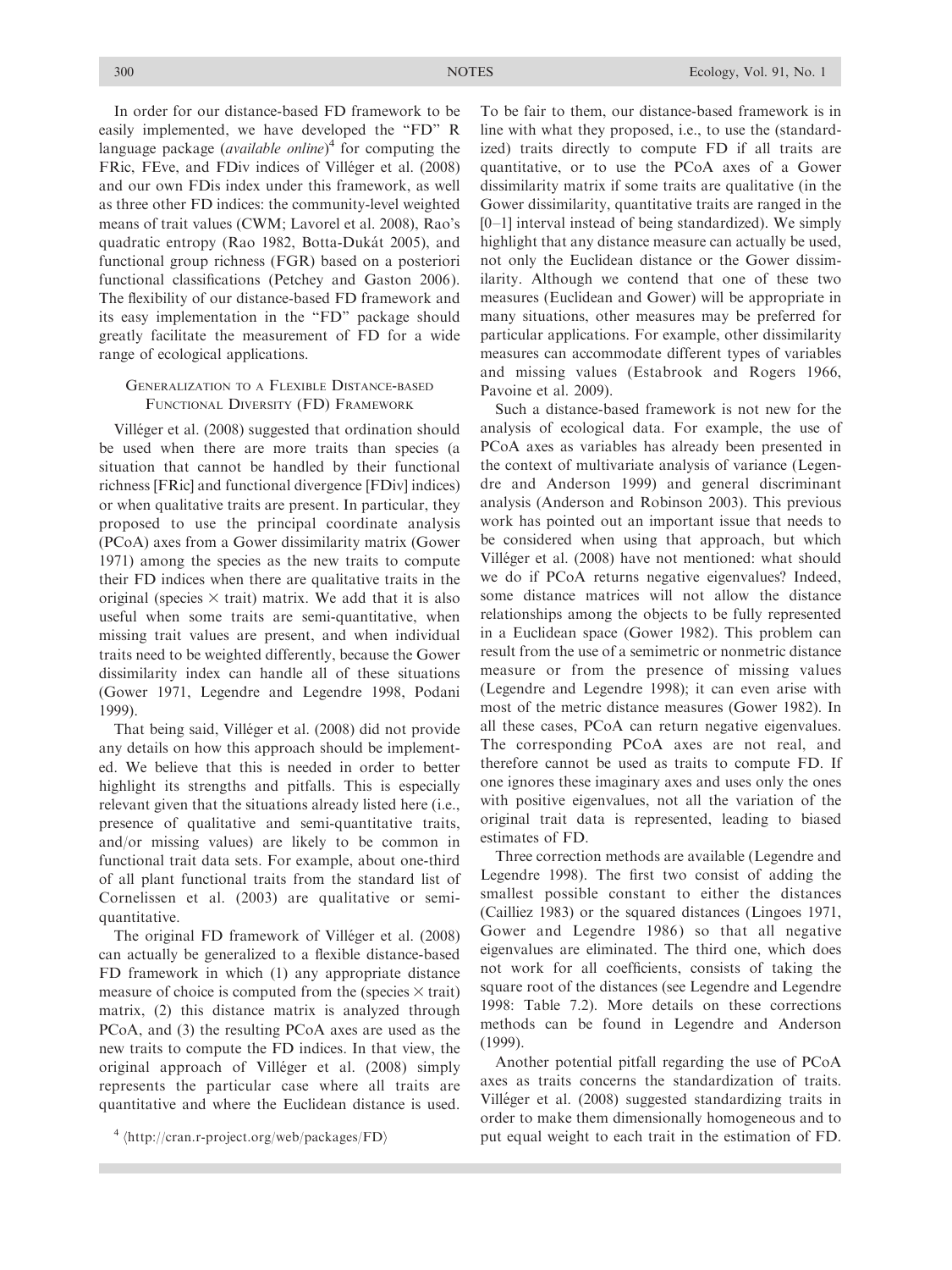This is a sensible suggestion given that we rarely know a priori if some traits are more important than others. As such, the R code that they provided (*available online*)<sup>5</sup> to compute their FD indices automatically standardizes each trait, without allowing the user to choose otherwise. However, it is crucial that the PCoA axes are not standardized prior to the estimation of FD. In a distancebased approach, if traits are to be standardized, this needs to be done prior to computing the (species  $\times$  species) distance matrix. PCoA axes are scaled to lengths equal to the square roots of their eigenvalues, or in other words to variances equal to the PCoA eigenvalues divided by  $(n -$ 1): the first axis always represents the largest proportion of variation, while the additional axes represent progressively smaller amounts of variation. Therefore, standardizing the PCoA axes prior to the estimation of FD would give equal weight to each PCoA axis, which in turn would distort trait space, leading to incorrect estimates of FD. It would be unfair to blame Villéger et al. (2008) for this potential pitfall, as they never mentioned whether PCoA axes should be standardized or not when they are to be used as traits. However, we believe that their silence on the issue, coupled with the fact that their code automatically standardizes traits before computing their FD indices, could have led users to miscalculate FD. Our new "FD" package (*available online*; see footnote 4) avoids this potential pitfall.

### WEIGHTING THE TRAITS

Villéger et al. (2008) have suggested standardizing all traits to mean 0 and unit variance to give the same weight to each trait in functional diversity (FD) estimation. As mentioned previously, this is justified by the fact that we rarely know a priori which traits are the most important. Nonetheless, weighting of individual traits can a useful tool for FD estimation and has been identified as an important area for future FD research (Petchey and Gaston 2006). The Gower dissimilarity index can be programmed to provide different weightings to descriptors of mixed types, as suggested by Legendre and Legendre (1998). Our ''FD'' package (see footnote 4) includes the ''gowdis'' function to compute the Gower dissimilarity coefficient, with options to assign different weights to individual descriptors and to treat semi-quantitative variables as described by Podani (1999). This coefficient is the default used in the ''dbFD'' function of the ''FD'' package to measure FD under our distance-based framework when some traits are semi-quantitative and/or qualitative, or when weights are specified.

There is at least one obvious case where different weightings would be required for adequately estimating FD. When, for a given qualitative trait (e.g., for flowering plants, pollinator type), an individual species

can have more than one attribute (e.g., bees, flies, moths), this trait is typically reclassified into as many binary (0, 1) variables as there are individual attributes for that trait (e.g., bee pollinated, fly pollinated, moth pollinated). However, doing so artificially increases the weight given to that trait relative to other traits. A sensible solution is to give a weight  $w_i = x_i/b_i$  to each binary variable required to reclassify the trait, where  $x_i$  is the original weight given to trait  $i$ , and  $b_i$  is the number of binary variables required to re-code trait i.

### FUNCTIONAL DISPERSION

One very intuitive measure of functional diversity  $(FD)$  for a community of S species on which  $T$ quantitative traits were measured is the dispersion (i.e., spread) of the S species in the T-dimensional space. In univariate statistics, dispersion can be estimated by measures such as the mean absolute deviation, the sum of squared deviations from the mean (SS), the variance, the standard deviation, or the range, among others. Villéger et al. (2008) proposed a valuable framework to explore distinct facets of FD, but only their functional richness (FRic) index can estimate the dispersion of species in trait space. It does so through the volume of the minimum convex hull that includes all species, which itself is a multivariate analogue of the range. Although FRic is clearly useful, it is well known that the range is not a reliable estimator of dispersion because it is highly sensitive to outliers. In addition, FRic cannot integrate information on relative abundances. Consequently, rare species with extreme trait values will greatly inflate FRic. This may or may not be a desirable property, depending on the application. On the other hand, the functional evenness (FEve) and functional divergence (FDiv) indices of Villéger et al. (2008) are interesting and can take into account the relative abundances of the species, but they do not estimate the dispersion of species in trait space. Indeed, they focus on the distribution of species within the convex hull independently of its actual volume (see Appendix A). Hence the development of a reliable estimate of functional dispersion that could also consider species relative abundances would be useful.

We suggest using multivariate dispersion (Anderson et al. 2006) as a multidimensional index of functional dispersion (FDis). In that view, FDis is the mean distance of individual species to the centroid of all species in the community (Fig. 1a). Details on how to compute multivariate dispersions in PCoA space from any distance or dissimilarity measure and how to correct for negative eigenvalues are given by Anderson (2006). FDis can account for relative abundances by computing the weighted centroid of the  $X = [x_{ij}]$  (species  $\times$  trait) matrix in the following way:

$$
\mathbf{c} = [c_i] = \frac{\sum a_j x_{ij}}{\sum a_j}
$$

 $5$   $\langle$ http://www.ecolag.univ-montp2.fr/software $\rangle$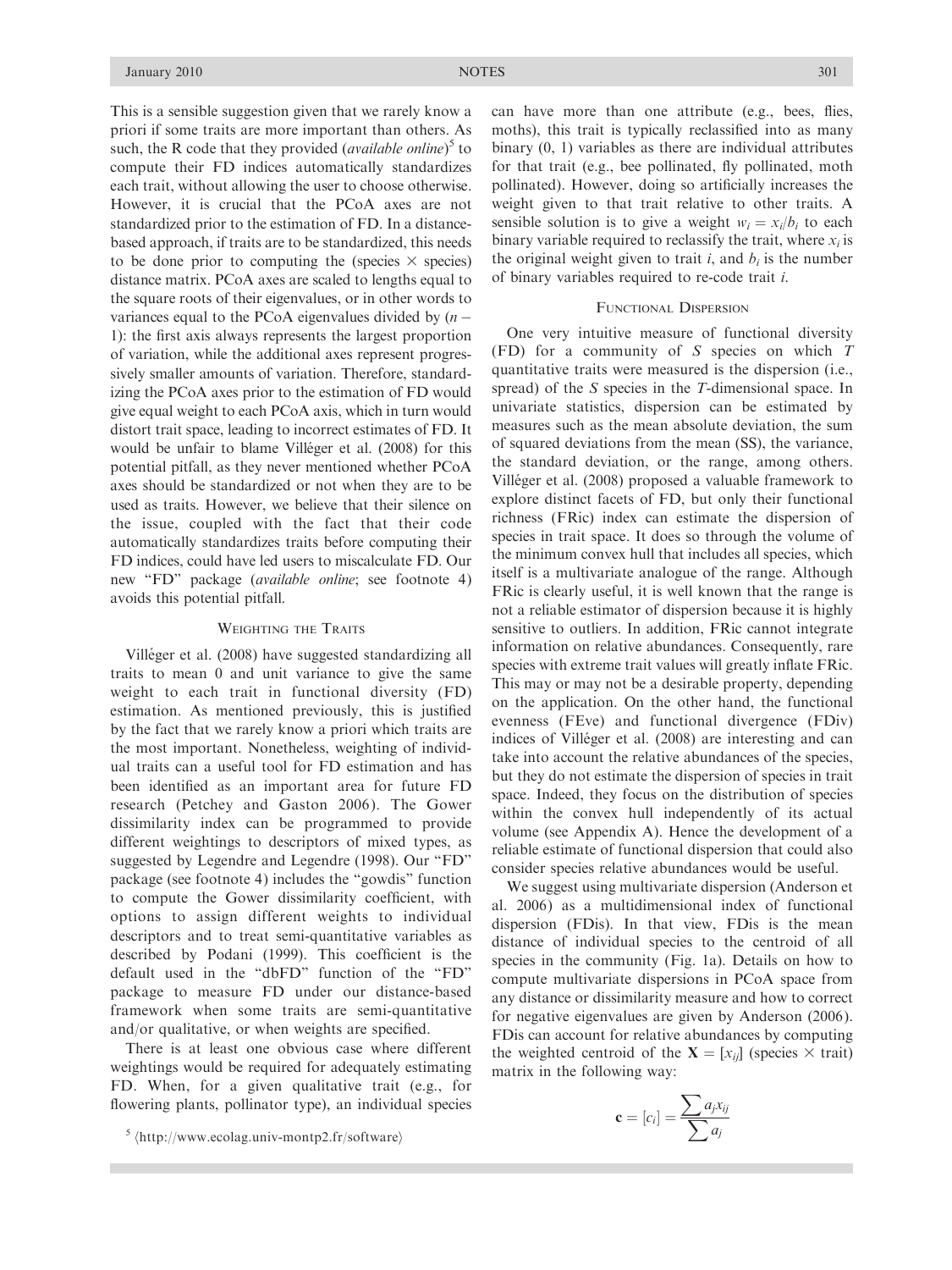

FIG. 1. An example showing how functional dispersion (FDis) is computed. The  $n$  individual species in a twodimensional trait space are represented by black circles whose sizes are proportional to their abundances. Vector  $x_i$  represents the position of species  $j$ , vector  $\bf{c}$  is the centroid of the *n* species (white square),  $z_j$  is the distance of species j to centroid c, and  $a_j$ is the abundance of species j. In panel (a), all species have equal abundances (i.e., presence–absence data). In that case,  $\mathbf{c} = [c_i]$ , where  $c_i$  is the mean value of trait i, and FDis is the mean of distances z of individual species to c. In panel (b), species have different abundances. In that case, the position of c is weighted by the species relative abundances, such that it shifts toward the more abundant species. Individual distances z of species to c are weighted by their relative abundances to compute FDis.

where  $c$  is the weighted centroid in the *i*-dimensional space,  $a_j$  the abundance of species *j*, and  $x_{ij}$  the attribute of species  $j$  for trait  $i$  (Fig. 1b). This implies that traits are quantitative, but we described in the Generalization to a flexible distance-based functional diversity (FD) framework section how other trait types (i.e., semiquantitative, qualitative) can be handled as well through principal coordinate analysis (PCoA). FDis, the weighted mean distance  $\bar{z}$  to the weighted centroid c, is then computed as

$$
FDis = \frac{\sum a_j z_j}{\sum a_j}
$$

where  $a_i$  is the abundance of species j and  $z_i$  is the distance of species  $j$  to the weighted centroid  $c$ .

These two modifications over Anderson's (2006) procedure essentially shift the position of the centroid toward the more abundant species and weigh distances of individual species to this weighted centroid by their relative abundances (Fig. 1b). When all species have equal abundances (i.e., presence–absence data; Fig. 1a), FDis is simply the unweighted mean distance to the centroid as originally described by Anderson (2006). FDis has no upper limit and requires at least two species to be computed. For communities composed of only one species, we suggest that FDis should be 0.

We ran simulations to compare FDis to the FD indices of Villéger et al. (2008) and to Rao's quadratic entropy  $O$ (Rao 1982, Botta-Duka´t 2005, Ricotta 2005), a popular multidimensional FD index that is conceptually similar to FDis and can also account for species relative abundances. To do so, we created 20 000 artificial communities of 5–100 species drawn from a common pool of 500 species via the ''simul.dbFD'' function of our "FD" package. Values for three functional traits were generated following a normal distribution. Relative abundances were generated from a lognormal distribution. FDis was moderately positively related to FRic  $(r=$ 0.425, Fig. 2a) and FDiv  $(r = 0.475,$  Fig. 2b), and weakly with FEve  $(r = 0.214,$  Fig. 2c). On the other hand, FDis showed a strong positive linear relationship with Rao's Q  $(r = 0.966,$  Fig. 2d). Both FDis and Rao's O were little influenced by species richness (FDis,  $r = 0.274$ , Fig. 2e; Rao's  $Q$ ,  $r = 0.264$ , Fig. 2f). For completeness, we repeated our simulations with presence–absence data (Appendix B). Results were very similar, with the exception that FDiv and FEve were less associated with FDis ( $r = 0.110$  and  $r = 0.131$ , respectively).

The strong positive correlation between FDis and Rao's Q was expected given that both indices aim at estimating the dispersion of species in trait space, weighted by their relative abundances. However, they do so differently. When abundances are frequencies (i.e., counts of individuals), Rao's Q expresses the mean distance between two randomly selected individuals (Botta-Duka´t 2005). On the other hand, FDis is the weighted mean distance of individual species to their weighted centroid, where weights are their relative abundances (Fig. 1); this is the multivariate analogue of the weighted mean absolute deviation (MAD). Although both indices are clearly associated, one potential advantage of FD is over Rao's  $Q$  is that in the unweighted case (i.e., with presence–absence data), it opens possibilities for formal statistical tests for differences in FD between two or more communities through a distancebased test for homogeneity of multivariate dispersions (Anderson 2006), which itself is a multivariate extension of Levene's (1960) test on absolute deviations.

FDis is, by construction, unaffected by species richness, can be computed from any distance or dissimilarity measure (Anderson et al. 2006), can handle any number and type of traits (including more traits than species), is not strongly influenced by outliers, and can take into account species relative abundances. FDis also satisfies all criteria but the first one (i.e., to be constrained between 0 and 1 for convenience) of Mason et al. (2003) if traits are standardized prior to its computation (see Appendix C). FDis does not satisfy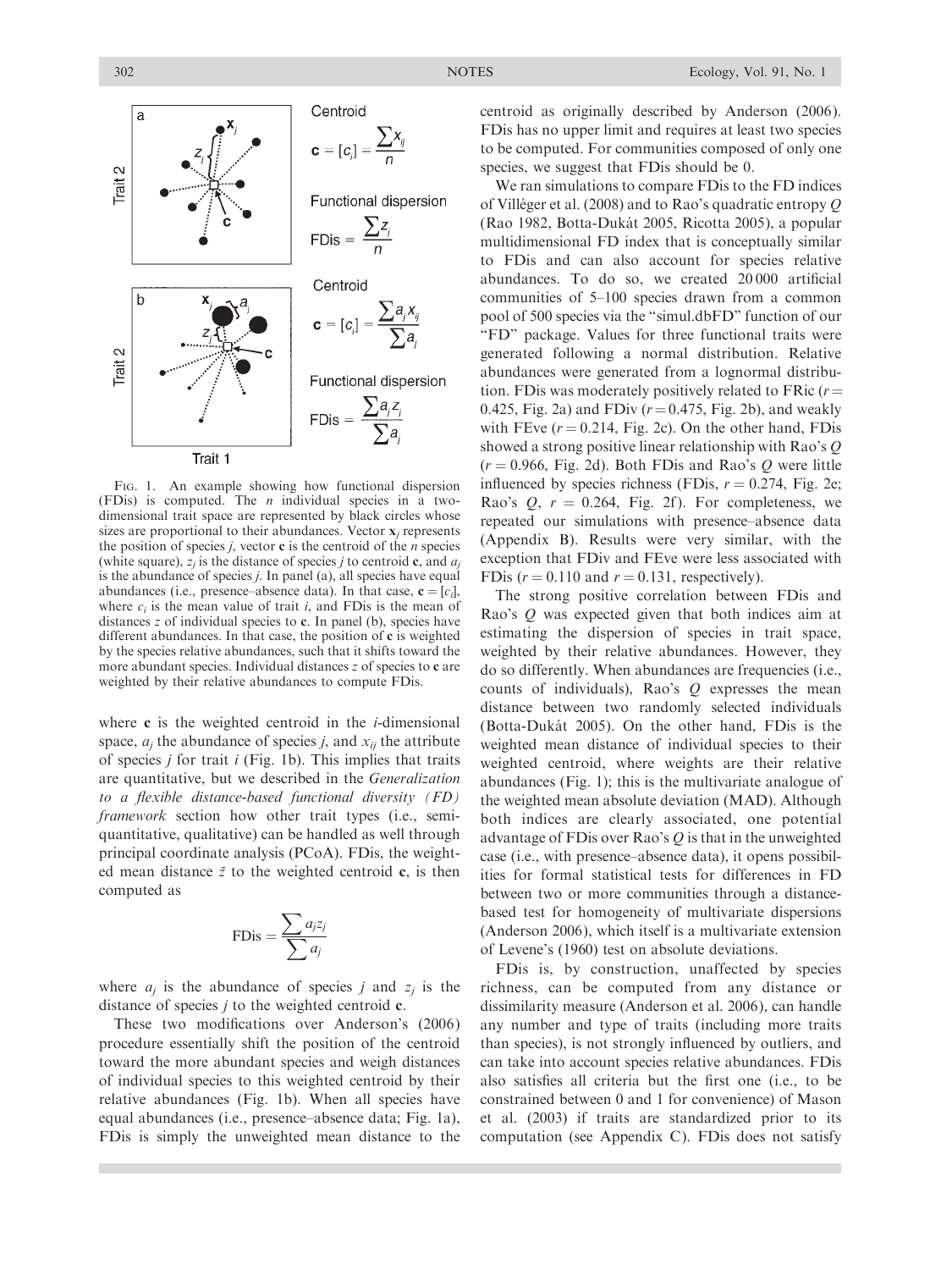

FIG. 2. Simulation results (20 000 communities) showing (a) the relationships between FRic and FDis, (b) FDiv and FDis, (c) FEve and FDis, (d) Rao's  $Q$  and FDis, (e) species richness and FDis, and (f) species richness and Rao's  $Q$ .

the set monotonicity criterion (i.e., a subset of a community should be no more diverse than the whole community) of Ricotta (2005) because removing species that are close to the centroid effectively increases the dispersion of species in trait space. This represents an interesting ecological signal, not a methodological artifact. In our simulations (Fig. 2), FDis satisfied the set concavity criterion of Ricotta (2005), since the total  $\gamma$ diversity of the pooled set of communities was greater (FDis<sub>y</sub> = 1.584) than the mean  $\alpha$ -diversity of all communities (FDis $_{\overline{a}}$  = 1.519). Further investigation is required to confirm whether this property can be generalized.

## BRIDGING THE GAP BETWEEN THEORY AND PRACTICE

For a functional diversity (FD) framework to be most useful it has to be easily implemented by ecologists, if possible with freely available software. As such, we applaud the efforts made by Villéger et al. (2008) to provide the code to compute their FD indices in the freely available R language environment (R Development Core Team 2009). Likewise, we provide the ''FD'' R package (see footnote 4) to easily implement our distance-based FD framework. Our ''FD'' package includes numerous elements of flexibility (see Appendix D). First, whereas the "F\_RED" function of Villéger et al. (2008) only allowed quantitative traits to be used, the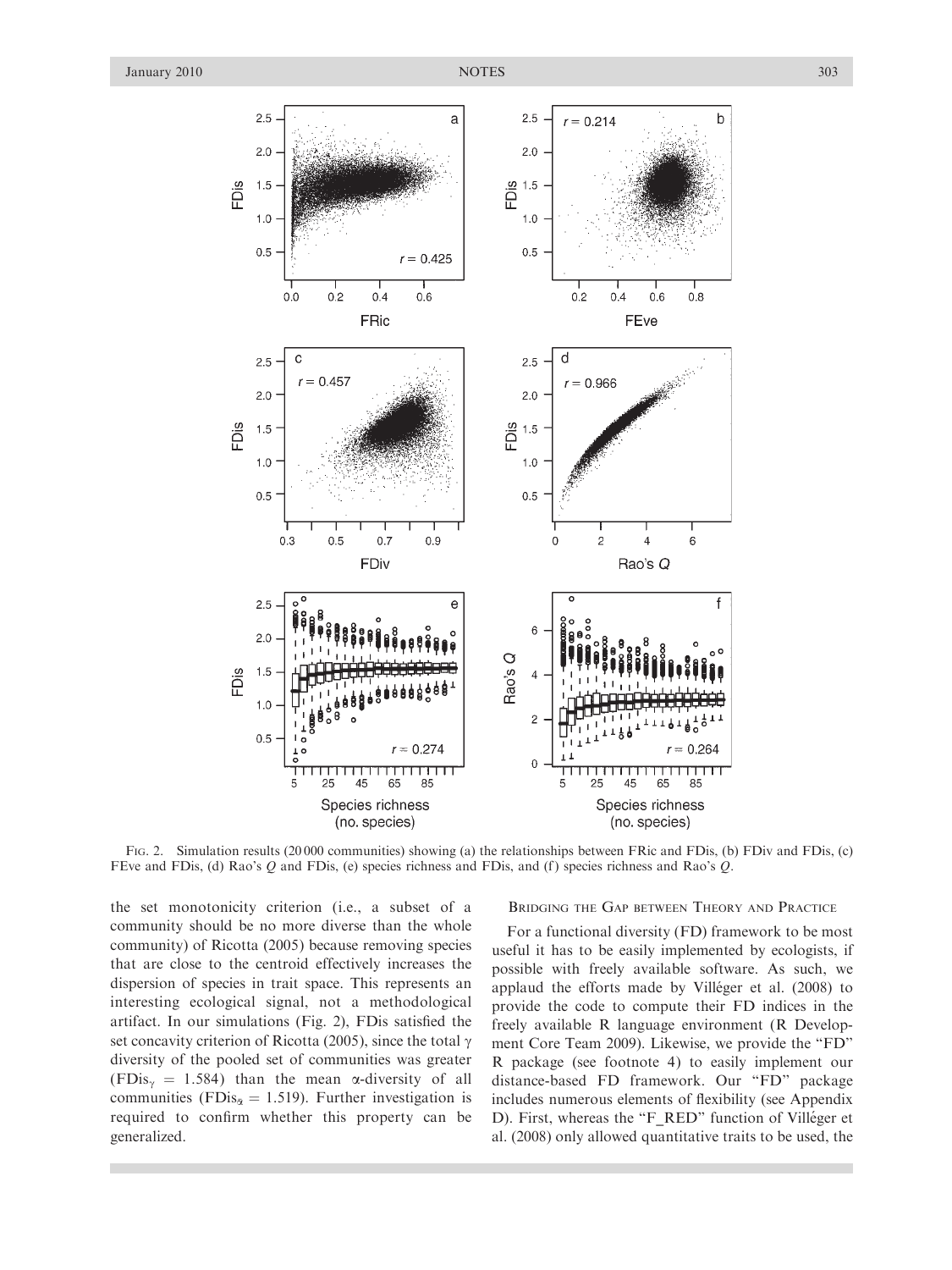"dbFD" function of our "FD" package allows for a wide range of input options, including the use of a (species  $\times$  species) distance matrix. Second, "F\_RED" did not allow the use of more traits than species for any of the three FD indices it returned. For FRic and FDiv, this was supported by the fact that no convex hull can be computed when there are more dimensions (i.e., traits) than points (i.e., species), but this was unnecessary for FEve, which does not have that limitation. Our ''dbFD'' function can deal with any number of traits. Indeed, more traits than species can always be used for FDis and FEve. For FRic and FDiv, when the goal is to compare several communities, this problem is elegantly solved by selecting a subset of principal coordinate analysis (PCoA) axes such that  $T = S_{\text{min}} - 1$ , where  $S_{\text{min}}$  is the number of species in the community with the fewest species and T the number of PCoA axes to be used as traits. However, doing so entails dimensionality reduction, which implies some loss of information. Such information loss can be quantified via the  $R^2$ -like ratio in PCoA (Legendre and Legendre 1998). Third, in "dbFD," FRic is generally measured as the convex hull volume, but when there is only one quantitative trait it is measured as the range. For a single semi-quantitative trait, FRic is the range of the ranks. Conversely, when only qualitative and semi-quantitative traits are present, FRic is measured as the number of unique trait-value combinations in a community.

We added other multidimensional FD indices in our ''FD'' package. The community-level weighted means of trait values (CWM) is a direct extension of the ''biomass ratio hypothesis'' (Grime 1998) and represents functional composition (sometimes called functional identity). Because functional composition has been shown to be a key driver of ecosystem processes (e.g., Mokany et al. 2008), we felt that the inclusion of CWM was important. CWM can be multidimensional, as it is a vector containing as many elements as there are traits. When the goal is to compare several communities, PCoA axes could be computed from the CWM data, using an appropriate distance measure, and these axes could be used as an index of functional composition. As previously mentioned, correction for negative eigenvalues may be necessary. Multivariate analyses could then be used to compare functional composition between groups of communities (e.g., Legendre and Anderson 1999) or to carry out spatial analysis of functional diversity (Legendre et al. 2005). As far as we know, CWM has been used strictly for quantitative traits, but our "FD" package extends it to qualitative and semiquantitative traits. Another addition is functional group richness (FGR), which is computed from an a posteriori classification of species based on their functional traits (i.e., the ''data-defined'' approach of Gitay and Noble [1997]). This differs from commonly used a priori classifications such as  $C_4$  grasses,  $C_3$  grasses, or legumes

(e.g., Tilman et al. 1997), which generally follow a "deductive approach" (Gitay and Noble 1997). FGR computed from a priori functional classifications has been shown to be a poor predictor of ecosystem processes (Wright et al. 2006, Mokany et al. 2008), yet it is unclear whether this also applies to a posteriori classifications. It may turn out to be so, in which case FGR could still be useful for descriptive purposes.

# **CONCLUSION**

Villéger et al. (2008) have set the stage well for the development of a multidimensional and multifaceted framework for functional ecology. The purpose of this note was to improve their framework. First, we described how the approach of Villéger et al. (2008) could be generalized to a flexible distance-based functional diversity (FD) framework. Second, we presented a new FD index, functional dispersion (FDis). FDis is the weighted mean distance in multidimensional trait space of individual species to the weighted centroid of all species, where weights correspond to the relative abundances of the species. Finally, we provided the "FD" R language package (see footnote 4) to easily implement our distance-based FD framework. We believe that our distance-based FD framework and our code represent significant improvements over the original approach described by Villéger et al. (2008), yet we see it simply as a second step and believe that our contribution can certainly be improved upon in the future. We will welcome suggestions to make our distance-based FD framework, and its implementation in our ''FD'' package, even more useful and flexible. Doing so will help in increasing the ability of ecologists to understand and predict the functional consequences of human-induced changes in biodiversity, a major contemporary goal for ecology.

### **ACKNOWLEDGMENTS**

We thank A. Paquette, M. J. Anderson, and D. Driscoll for helpful discussions, and S. Villéger and N. G. Swenson for comments on a previous version of the manuscript. During the writing of this manuscript, E. Laliberté was supported by doctoral scholarships from the University of Canterbury, the Fonds Québécois de Recherche sur la Nature et les Technologies (FQRNT), and Education New Zealand.

#### LITERATURE CITED

- Anderson, M. J. 2006. Distance-based tests for homogeneity of multivariate dispersions. Biometrics 62:245–253.
- Anderson, M. J., K. E. Ellingsen, and B. H. McArdle. 2006. Multivariate dispersion as a measure of beta diversity. Ecology Letters 9:683–693.
- Anderson, M. J., and J. Robinson. 2003. Generalised discriminant analysis based on distances. Australian and New Zealand Journal of Statistics 45:301–318.
- Botta-Dukát, Z. 2005. Rao's quadratic entropy as a measure of functional diversity based on multiple traits. Journal of Vegetation Science 16:533–540.
- Cailliez, F. 1983. The analytical solution of the additive constant problem. Psychometrika 48:305–310.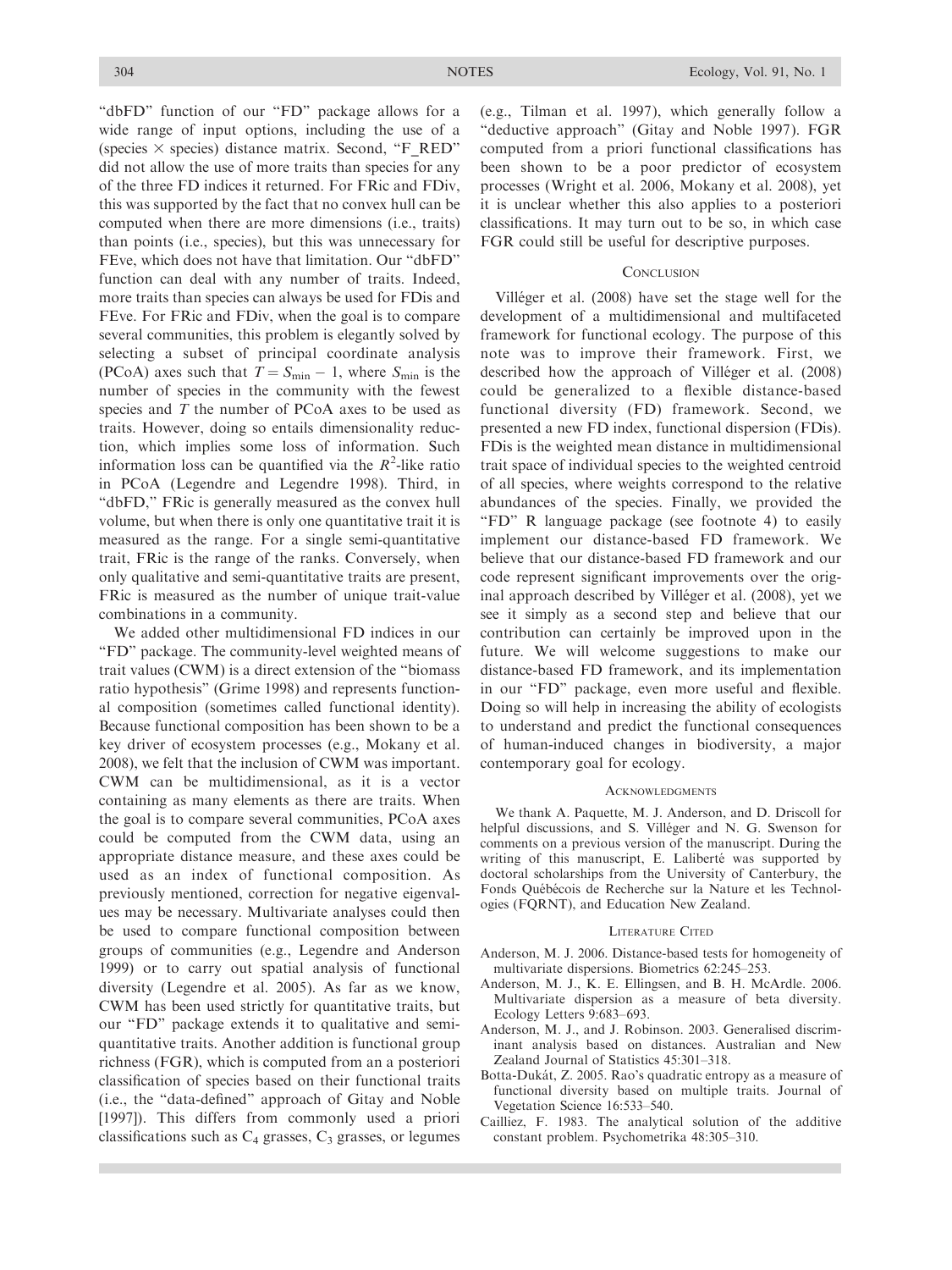- Cornelissen, J. H. C., S. Lavorel, E. Garnier, S. Díaz, N. Buchmann, D. E. Gurvich, P. B. Reich, H. ter Steege, H. D. Morgan, M. G. A. van der Heijden, J. G. Pausas, and H. Poorter. 2003. A handbook of protocols for standardised and easy measurement of plant functional traits worldwide. Australian Journal of Botany 51:335–380.
- Díaz, S., S. Lavorel, F. de Bello, F. Quétier, K. Grigulis, and T. M. Robson. 2007. Incorporating plant functional diversity effects in ecosystem service assessments. Proceedings of the National Academy of Sciences (USA) 104:20684–20689.
- Estabrook, G. F., and D. J. Rogers. 1966. A general method of taxonomic description for a computed similarity measure. BioScience 16:789–793.
- Folke, C., S. Carpenter, B. Walker, M. Scheffer, T. Elmqvist, L. Gunderson, and C. S. Holling. 2004. Regime shifts, resilience, and biodiversity in ecosystem management. Annual Review of Ecology, Evolution, and Systematics 35:557–581.
- Gitay, H., and I. R. Noble. 1997. What are functional types and how should we seek them? Pages 3–19 in T. M. Smith, H. H. Shugart, and F. I. Woodward, editors. Plant functional types: their relevance to ecosystem properties and global change. Cambridge University Press, Cambridge, UK.
- Gower, J. C. 1971. A general coefficient of similarity and some of its properties. Biometrics 27:857–871.
- Gower, J. C. 1982. Euclidean distance geometry. Mathematical Scientist 7:1–14.
- Gower, J. C., and P. Legendre. 1986. Metric and Euclidean properties of dissimilarity coefficients. Journal of Classification 3:5–48.
- Grime, J. P. 1998. Benefits of plant diversity to ecosystems: immediate, filter and founder effects. Journal of Ecology 86: 902–910.
- Hooper, D. U., et al. 2005. Effects of biodiversity on ecosystem functioning: a consensus of current knowledge. Ecological Monographs 75:3–35.
- Lavorel, S., K. Grigulis, S. McIntyre, N. S. G. Williams, D. Garden, J. Dorrough, S. Berman, F. Quétier, A. Thébault, and A. Bonis. 2008. Assessing functional diversity in the field—methodology matters! Functional Ecology 22:134– 147.
- Legendre, P., and M. J. Anderson. 1999. Distance-based redundancy analysis: testing multispecies responses in multifactorial ecological experiments. Ecological Monographs 69:1–24.
- Legendre, P., D. Borcard, and P. Peres-Neto. 2005. Analyzing beta diversity: partitioning the spatial variation of community composition data. Ecological Monographs 75:435–450.
- Legendre, P., and L. Legendre. 1998. Numerical ecology. Second English edition. Elsevier Science, Amsterdam, The Netherlands.
- Levene, H. 1960. Robust tests for equality of variances. Pages 278–292 in S. G. Olkin, W. Hoeffding, W. G. Madow, and H. B. Mann, editors. Contributions to probability and statistics. Stanford University Press, California, USA.
- Lingoes, J. C. 1971. Some boundary conditions for a monotone analysis of symmetric matrices. Psychometrika 36:195–203.
- Mason, N. W. H., K. MacGillivray, J. B. Steel, and J. B. Wilson. 2003. An index of functional diversity. Journal of Vegetation Science 14:571–578.
- Mokany, K., J. Ash, and S. Roxburgh. 2008. Functional identity is more important than diversity in influencing ecosystem processes in a temperate native grassland. Journal of Ecology 96:884–893.
- Pavoine, S., J. Vallet, A. Dufour, S. Gachet, and H. Daniel. 2009. On the challenge of treating various types of variables: application for improving the measurement of functional diversity. Oikos 118:391–402.
- Petchey, O. L., and K. J. Gaston. 2002. Functional diversity (FD), species richness and community composition. Ecology Letters 5:402–411.
- Petchey, O. L., and K. J. Gaston. 2006. Functional diversity: back to basics and looking forward. Ecology Letters 9:741– 758.
- Podani, J. 1999. Extending Gower's general coefficient of similarity to ordinal characters. Taxon 48:331–340.
- R Development Core Team. 2009. R: a language and environment for statistical computing. R Foundation for Statistical Computing, Vienna, Austria. (http://www.  $R$ -project.org $\rangle$
- Rao, C. R. 1982. Diversity and dissimilarity coefficients—a unified approach. Theoretical Population Biology 21:24–43.
- Ricotta, C. 2005. A note on functional diversity measures. Basic and Applied Ecology 6:479–486.
- Tilman, D., J. Knops, D. Wedin, P. Reich, M. Ritchie, and E. Siemann. 1997. The influence of functional diversity and composition on ecosystem processes. Science 277:1300–1302.
- Villéger, S., N. W. H. Mason, and D. Mouillot. 2008. New multidimensional functional diversity indices for a multifaceted framework in functional ecology. Ecology 89:2290– 2301.
- Wright, J. P., S. Naeem, A. Hector, C. Lehman, P. B. Reich, B. Schmid, and D. Tilman. 2006. Conventional functional classification schemes underestimate the relationship with ecosystem functioning. Ecology Letters 9:111–120.

# APPENDIX A

A figure showing that FDiv and FEve do not estimate functional dispersion (Ecological Archives E091-022-A1).

### APPENDIX B

Simulation results with presence–absence data (Ecological Archives E091-022-A2).

# APPENDIX C

A list of criteria for functional diversity indices tested on FDis (Ecological Archives E091-022-A3).

### APPENDIX D

A table listing the main features of the ''dbFD'' function (Ecological Archives E091-022-A4).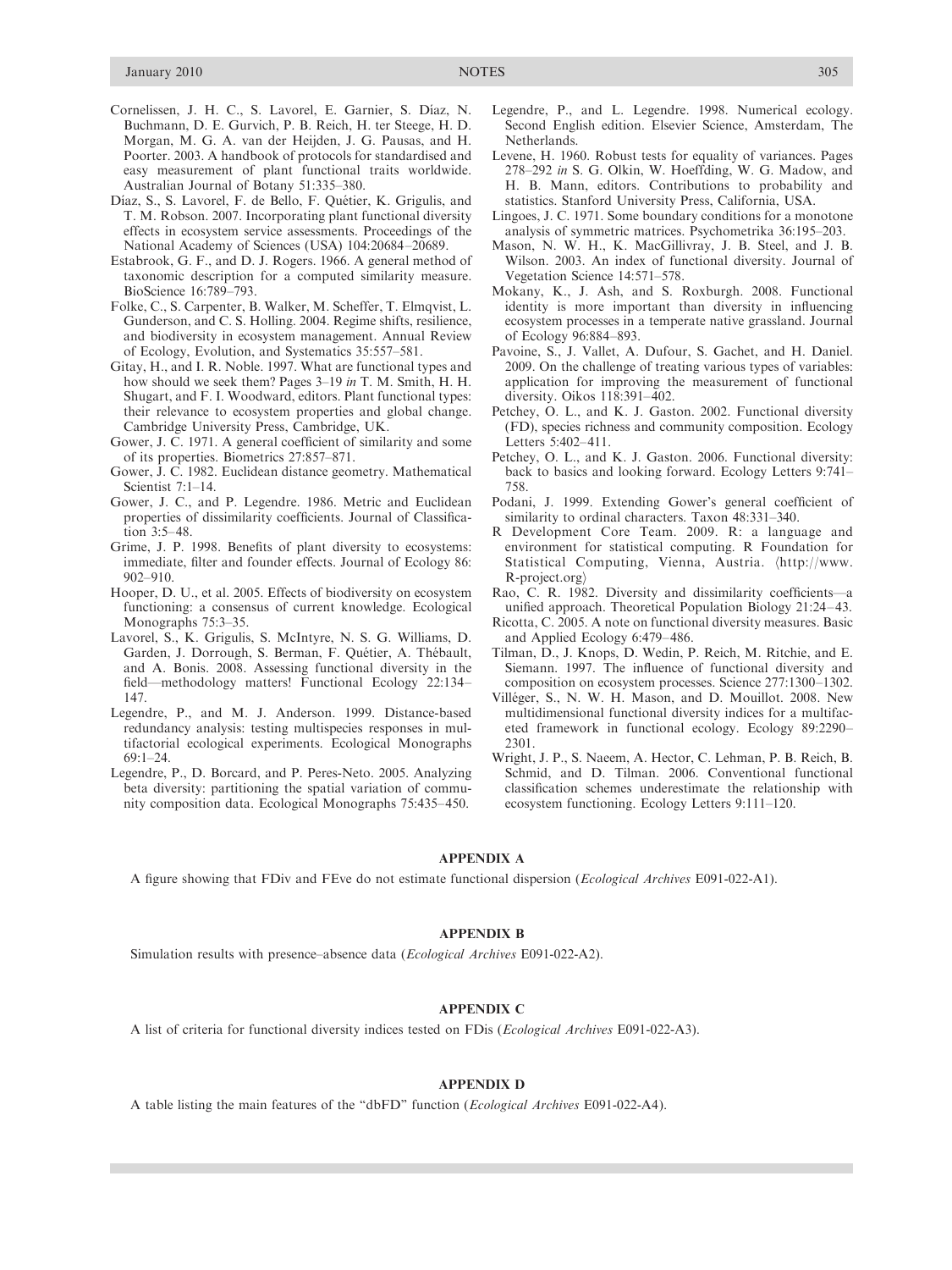

APPENDIX A. Two communities *C1* (grey circles, grey polygon) and *C<sup>2</sup>* (black circles, black polygon) each composed of 20 species. Although the species in  $C_I$  are obviously less dispersed in two-dimensional functional trait space than the species in  $C_2$ , both communities obtain a FDiv value of 0.808 and a FEve value of 0.935. In contrast the FDis values of *C1* and *C2* are 0.697 and 1.395, respectively.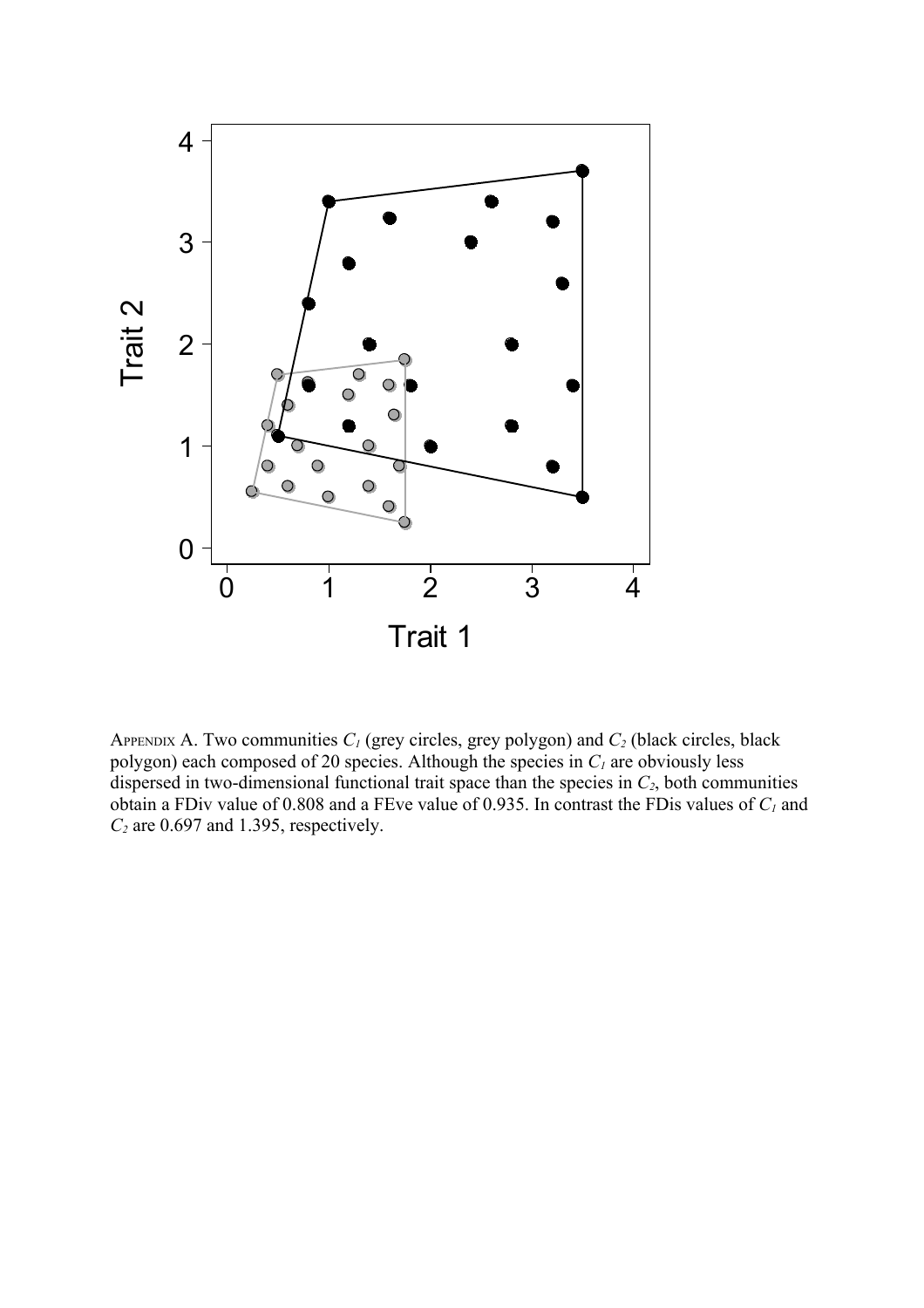

APPENDIX B. Simulation results (20,000 communities, presence-absence data) showing (a) the relationship between FRic and FDis, (b) FDiv and FDis, (c) FEve and FDis, (d) Rao's Q and FDis, (e) species richness and FDis, and (f) species richness and Rao's Q.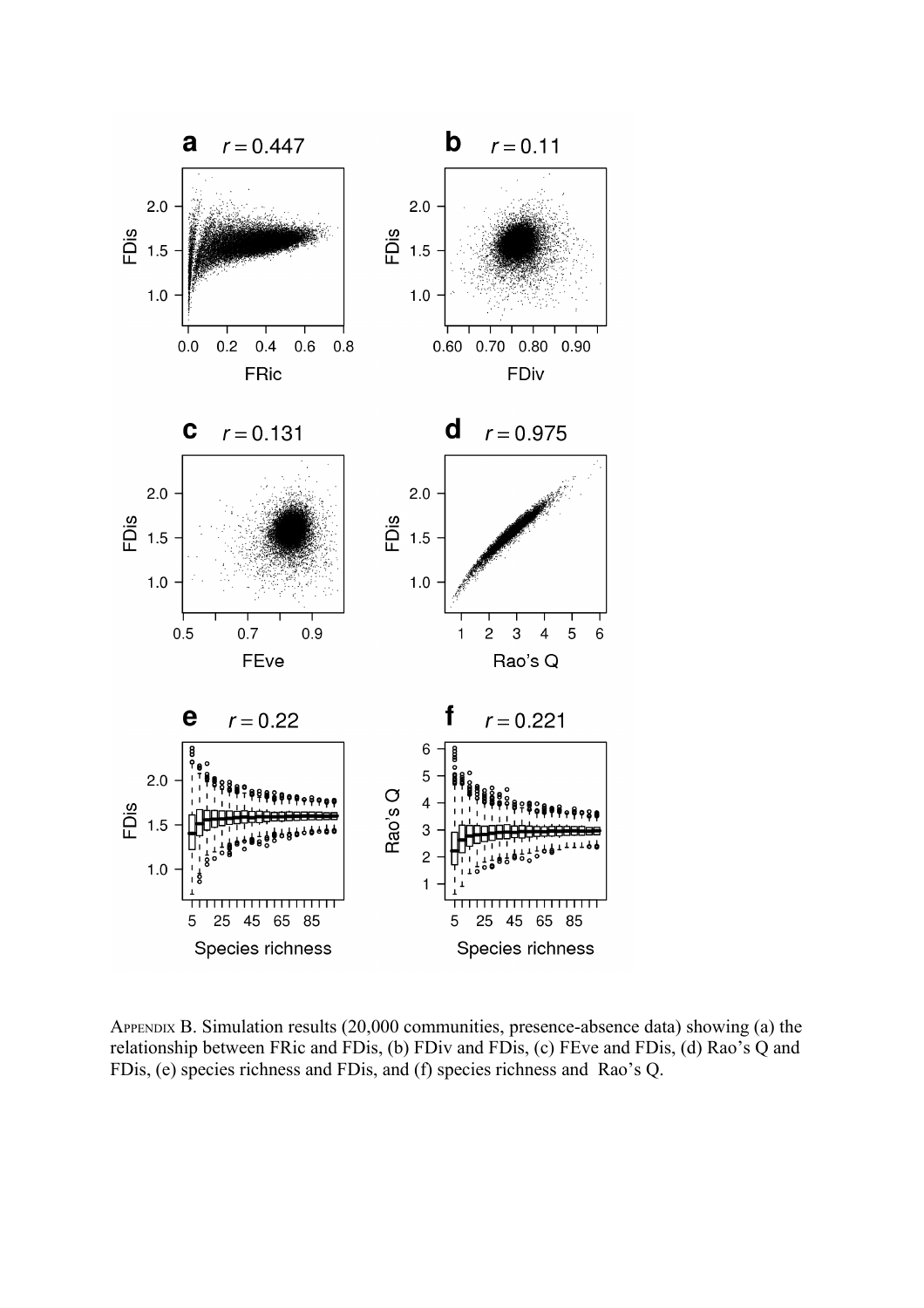APPENDIX C. Nine criteria for an index of functional diversity (Mason et al. 2003), with tests using artificial data sets, A and B. Two FDis values correspond to the two distance measures applied: upper = Euclidean distance without any transformation, lower = mean character difference (i.e. Gower) after standardization by range. To meet each criterion, the diversity of community A should be lower than that of community B, or equal, as indicated. OK  $\sqrt{\ }$  = the criterion was met. Numerical examples follow Botta-Dukát (2005).

| Criterion<br>1: Is constrained to a 0-1 range (for<br>convenience) and use that range well                                                                                                                                 | A<br>$\bf{0}$           | Character<br>$\mathbf{1}$<br>$\mathbf{1}$<br>$\mathbf{1}$<br>$\mathbf{1}$ | Abundance<br>10<br>10<br>10<br>10                 | <b>FDis</b><br>$\boldsymbol{0}$<br>$\boldsymbol{0}$ | B<br>close<br>to 1       | Character<br>0.00001<br>0.01<br>$\mathbf{1}$<br>100 | Abundance<br>10<br>10<br>10<br>10                 | <b>FDis</b><br>37.3625<br>0.3736 | OK?                     |
|----------------------------------------------------------------------------------------------------------------------------------------------------------------------------------------------------------------------------|-------------------------|---------------------------------------------------------------------------|---------------------------------------------------|-----------------------------------------------------|--------------------------|-----------------------------------------------------|---------------------------------------------------|----------------------------------|-------------------------|
| 2: Reflects the range of character values<br>present, since that is the point of the index                                                                                                                                 | A<br>lower<br>diversity | $\overline{2}$<br>$\overline{4}$<br>6<br>8                                | 1<br>$\mathbf{1}$<br>$\mathbf{1}$<br>$\mathbf{1}$ | 2.0000<br>0.0200                                    | В<br>higher<br>diversity | 0.1<br>$\mathbf{1}$<br>10<br>100                    | 1<br>$\mathbf{1}$<br>$\mathbf{1}$<br>$\mathbf{1}$ | 36.1125<br>0.3615                | $\sqrt{ }$<br>$\sqrt{}$ |
| 3: Reflects the contribution of each species in<br>proportion to its abundance: a community is not<br>functionnally diverse if all species with extreme<br>character values are present in very minor<br>amounts           | A<br>lower<br>diversity | 0.1<br>$\mathbf{1}$<br>10<br>100                                          | $\mathbf{1}$<br>100<br>100<br>$\mathbf{1}$        | 4.9500<br>0.0495                                    | В<br>higher<br>diversity | 0.1<br>$\mathbf{1}$<br>10<br>100                    | 10<br>10<br>10<br>10                              | 36.1125<br>0.3615                | $\sqrt{}$               |
| 4: Decreases when the abundance of a minor<br>species with an extreme character value<br>decreases                                                                                                                         | A<br>lower<br>diversity | 0.1<br>$\mathbf{1}$<br>10<br>100                                          | 0.1<br>10<br>100<br>1000                          | 16.2295<br>0.1625                                   | B<br>higher<br>diversity | 0.1<br>$\mathbf{1}$<br>10<br>100                    | $\mathbf{1}$<br>10<br>100<br>1000                 | 16.3489<br>0.1637                | $\sqrt{}$<br>$\sqrt{ }$ |
| 5: Does not change much when a species<br>present in minute amount disappears                                                                                                                                              | A<br>equal<br>diversity | 0.1<br>$\mathbf{1}$<br>10<br>100                                          | 0.000001<br>10<br>100<br>1000                     | 16.2162<br>0.1623                                   | B                        | $\mathbf{1}$<br>10<br>100                           | 10<br>100<br>1000                                 | 16.2162<br>0.1623                | $\sqrt{}$<br>$\sqrt{}$  |
| 6: Is unaffected by the units in which the<br>character is measured                                                                                                                                                        | A<br>equal<br>diversity | 0.1<br>$\mathbf{1}$<br>10<br>100                                          | $\mathbf{1}$<br>10<br>100<br>1000                 | 16.3489<br>0.1637                                   | B                        | 0.001<br>0.01<br>0.1<br>$\mathbf{1}$                | $\mathbf{1}$<br>10<br>100<br>1000                 | 0.1635<br>0.1637                 | $\sqrt{}$               |
| 7: Is symmetrical with regard to small and large<br>values that are equally far from the mean                                                                                                                              | A<br>equal<br>diversity | $\overline{2}$<br>$\overline{4}$<br>6<br>8                                | $\mathbf{1}$<br>10<br>100<br>1000                 | 0.3986<br>0.0664                                    | B                        | 8<br>6<br>$\overline{4}$<br>2                       | $\mathbf{1}$<br>10<br>100<br>1000                 | 0.3986<br>0.0664                 | V<br>$\sqrt{ }$         |
| 8: Is unaffected by the units in which the<br>abundance is measured                                                                                                                                                        | A<br>equal<br>diversity | 0.1<br>$\mathbf{1}$<br>10<br>100                                          | $\mathbf{1}$<br>10<br>100<br>1000                 | 16.3489<br>0.1637                                   | B                        | 0.1<br>$\mathbf{1}$<br>10<br>100                    | 100<br>1000<br>10000<br>100000                    | 16.3489<br>0.1637                | $\sqrt{}$<br>$\sqrt{ }$ |
| 9: Is unaffected when a species is split in two<br>(i.e. replaced by two with the same character<br>value, with the same total abundance), because<br>taxonomic species itself is not relevant for<br>functional diversity | A<br>equal<br>diversity | 0.1<br>$\mathbf{1}$<br>10<br>100                                          | $\mathbf{1}$<br>10<br>100<br>1000                 | 16.3489<br>0.1637                                   | B                        | 0.1<br>$\mathbf{1}$<br>10<br>100<br>100             | $\mathbf{1}$<br>10<br>100<br>500<br>500           | 16.3489<br>0.1637                | V<br>$\sqrt{}$          |